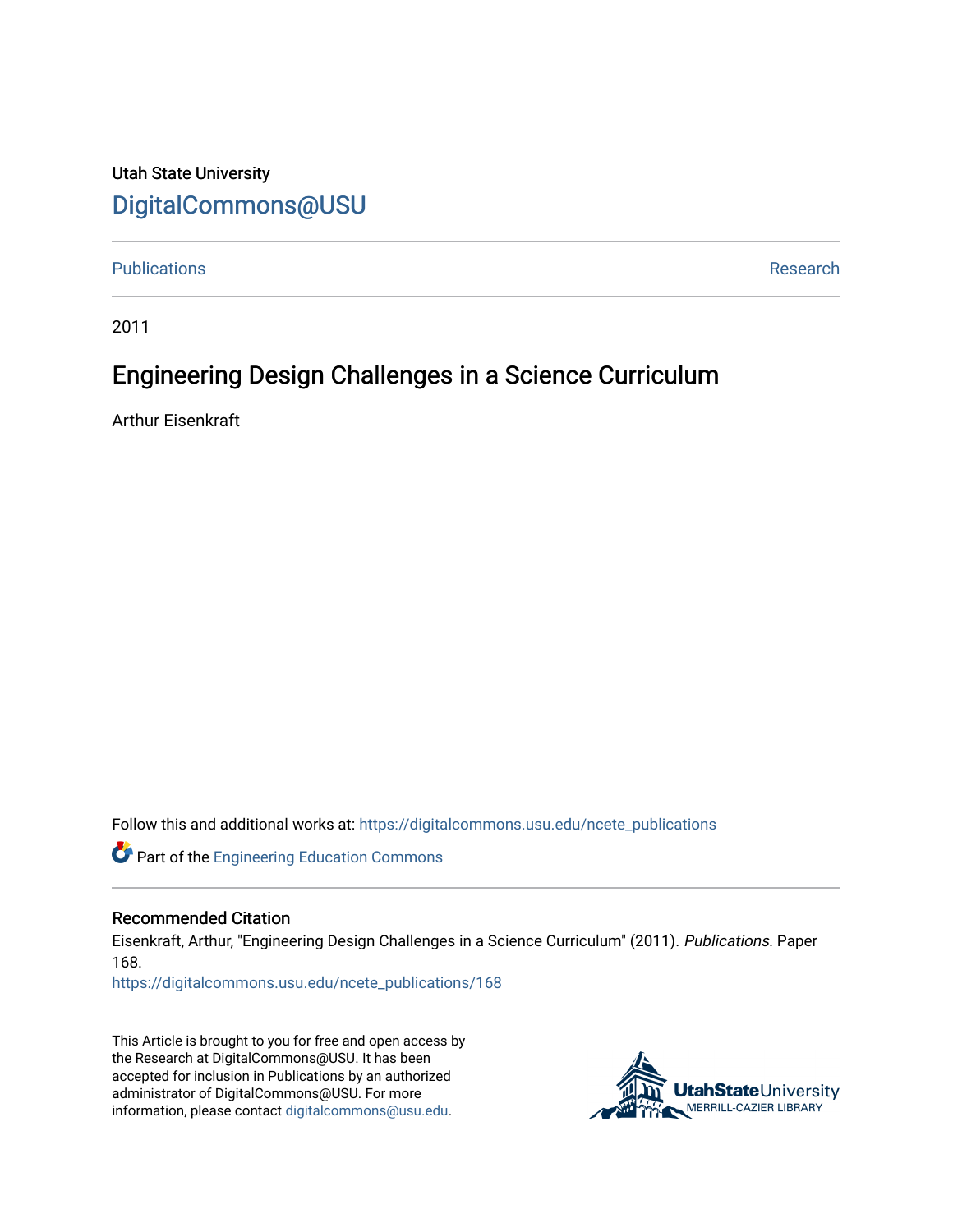

# **Engineering Design Challenges in a Science Curriculum**

**Arthur Eisenkraft 2011**





**The material is based on work supported by the National Science Foundation under Grant No. ESI-0426421**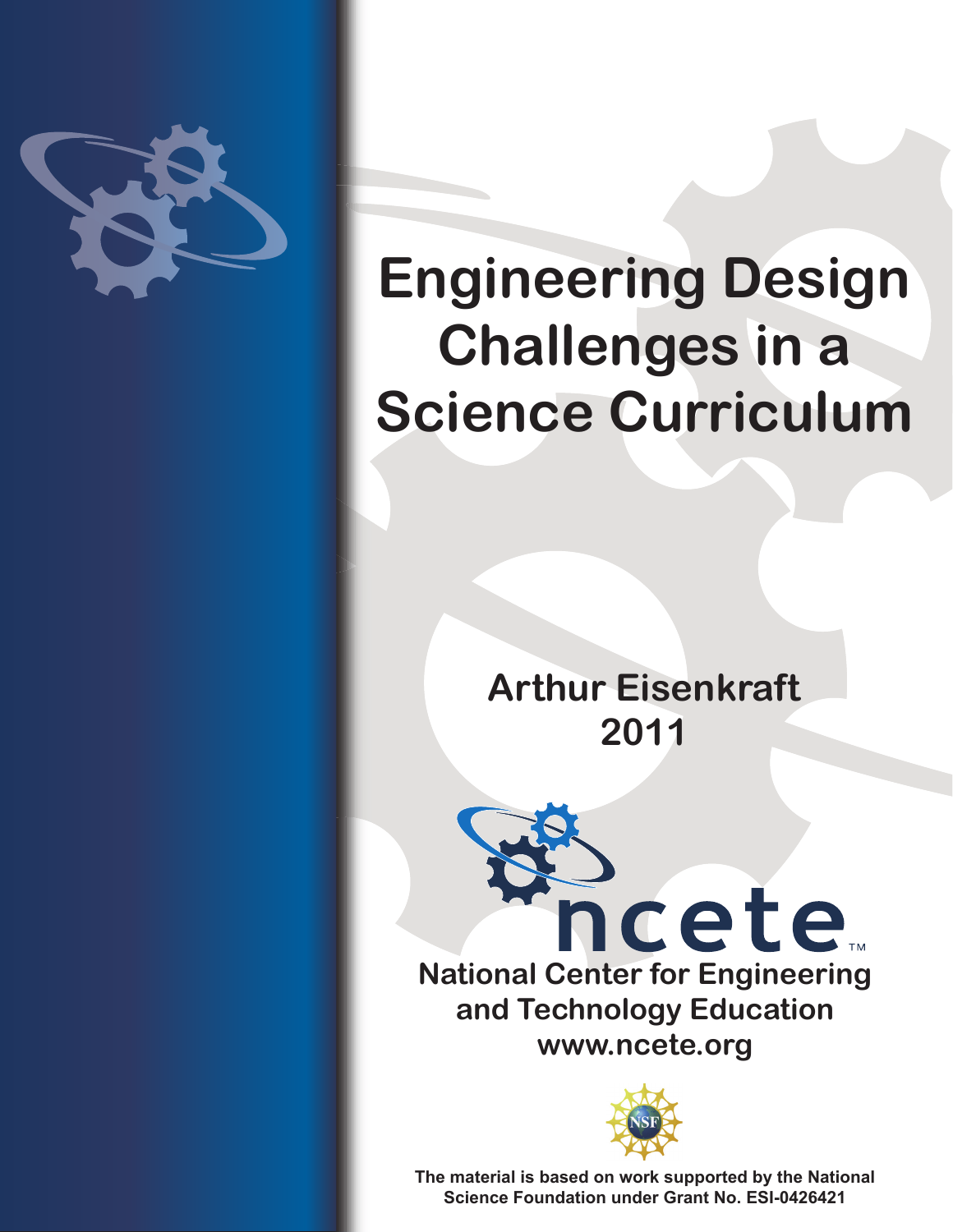### **Engineering Design Challenges in a Science Curriculum**

Arthur Eisenkraft Distinguished Professor of Science Education UMass Boston

Create a light and sound show to entertain your friends. Design an improved safety device for a car. Develop a 2-3 minute voice-over for a sports clip explaining the physics involved in the sport. Modify the design of a roller coaster to meet the needs of a specific group of riders. Design an appliance package for a family limited by the power and energy of wind generator. Develop a museum exhibit to acquaint visitors with the atom and nucleus and create a product that can be sold at the museum store after visitors leave your exhibit.

All of these challenges are part of *Active Physics* (2005), a high school curriculum developed with support from NSF, field tested with thousands of students and presently used across the country. The challenges (mentioned above) serve as a framing structure for the required science content. Each chapter (approximately five weeks of instruction) is introduced by way of a chapter challenge. The students upon hearing the challenge at first react with silence. We originally thought that the students' silence indicated interest – a rapt awe. Upon interviewing, we found out that the students were in shock. How can they possibly succeed at such a challenge? The sports voice-over or light show or museum exhibit interested them, but their lack of knowledge surrounding the science content suppressed any enthusiasm that they might have for the topic. After the first months of school, with some success at the chapter challenges, the students approached the next challenge with cautious confidence that they would be able to learn the science content and could then use their creativity to complete the challenge.

In this brief paper, I will outline the ways in which the chapter challenge is introduced, revisited and then completed. Included in the discussion will be how the chapter challenges are chosen, how we scaffold students' learning so that they can be successful and the benefits of the chapter challenge. *Active Physics* is neither an engineering course nor a technology course. It uses engineering design as a way in which students can approach their chapter challenge, but engineering design must remain in the background of the physics content and curriculum.

After being introduced to the chapter challenge on day one, students are then asked to imagine what a successful project will include. This requires them to set criteria for excellence that not only includes "correct physics content" but may also include creativity, adherence to the time limits, safety considerations, presentation skills and involvement of all members of the group. Students generate this list and the teacher helps students decide on an initial weighting of these different factors for a final grade. Since the students have not yet learned the required physics content, they are assured that they will revisit their grading rubric once the chapter is completed and prior to beginning work on their challenge. After completing their grading rubric, students can then compare their rubric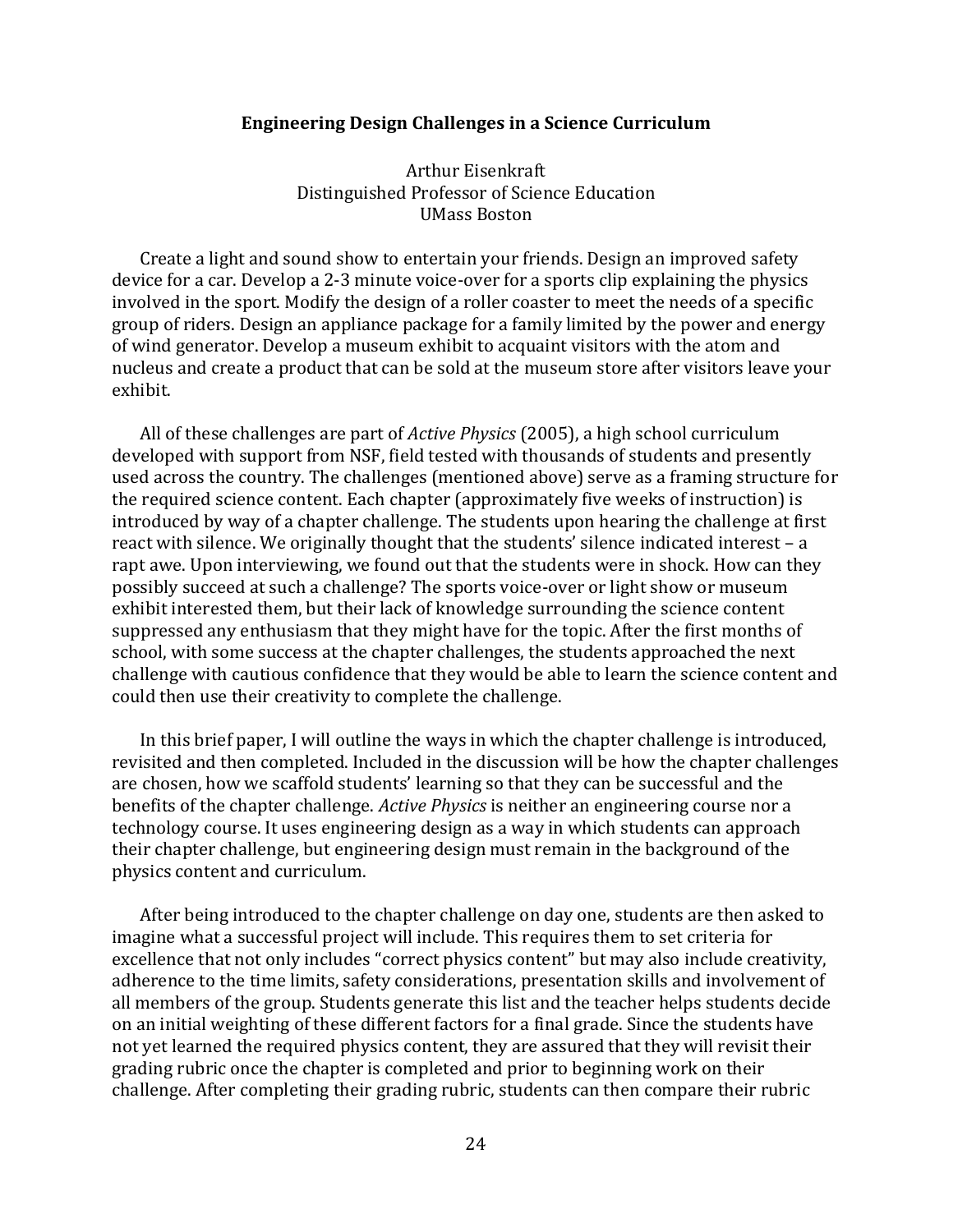with the one presented in the book. Having them complete the rubric on their own leads to a much more productive reading of the book's suggested rubric. Students feel a sense of pride when they match most of the factors that are presented in the text. They also are able to read the text's criteria with a better understanding having given the criteria some initial thought.

At this point, they are also introduced to an "Engineering Design Cycle." The elements of the cycle are described to the students:

- $\bullet$  Goal
	- o Define the problem
	- o Identify available resources
	- o Draft potential solutions
	- o List constraints to possible actions
- Inputs
	- o Complete the investigations in each section
	- o Learn new physics concepts and vocabulary
- Process
	- o Evaluate work to date
	- o Compare and contrast methods and ideas
	- o Examine possible trade-offs to help reach goals and maximize efforts
	- o Create a model from your information
	- o Design experiments to test ideas and the suitability of the model
- Outputs
	- o Present *Mini-Challenge* and intermediary steps or products
	- o Present *Chapter Challenge* based on feedback from the *Mini-Challenge*
- *Feedback*
	- $\circ$  Obtain response from target audience leading to modification of the goal
	- o Identify additional constraints, requiring restarting the input and process stages

After students complete each section (approximately three days of instruction), they are asked to "Reflect on the Section and the Challenge." This helps remind them of why they are learning this physics content (i.e. "I need this content to complete the challenge.") It also provides a formative assessment in which they get to transfer the knowledge from their investigations to a new domain – the chapter challenge.

Midway through the chapter, the students complete a Mini-Challenge. The students are re-introduced to the Engineering Design Cycle. They are better able to understand this cycle at this point because they have now completed half the sections of the chapter and are well aware of the "inputs" that can be used in the "process" and "outputs" phases. They are reminded of the goals for the chapter challenge and asked to review the criteria that they set for success. They are reminded that they have more to learn in this chapter which will help them with the chapter challenge, but that this is a good time to give the Chapter Challenge a first try. This first try gives the students a good sense of what the challenge entails and how they and their teams may approach completion of the challenge. They are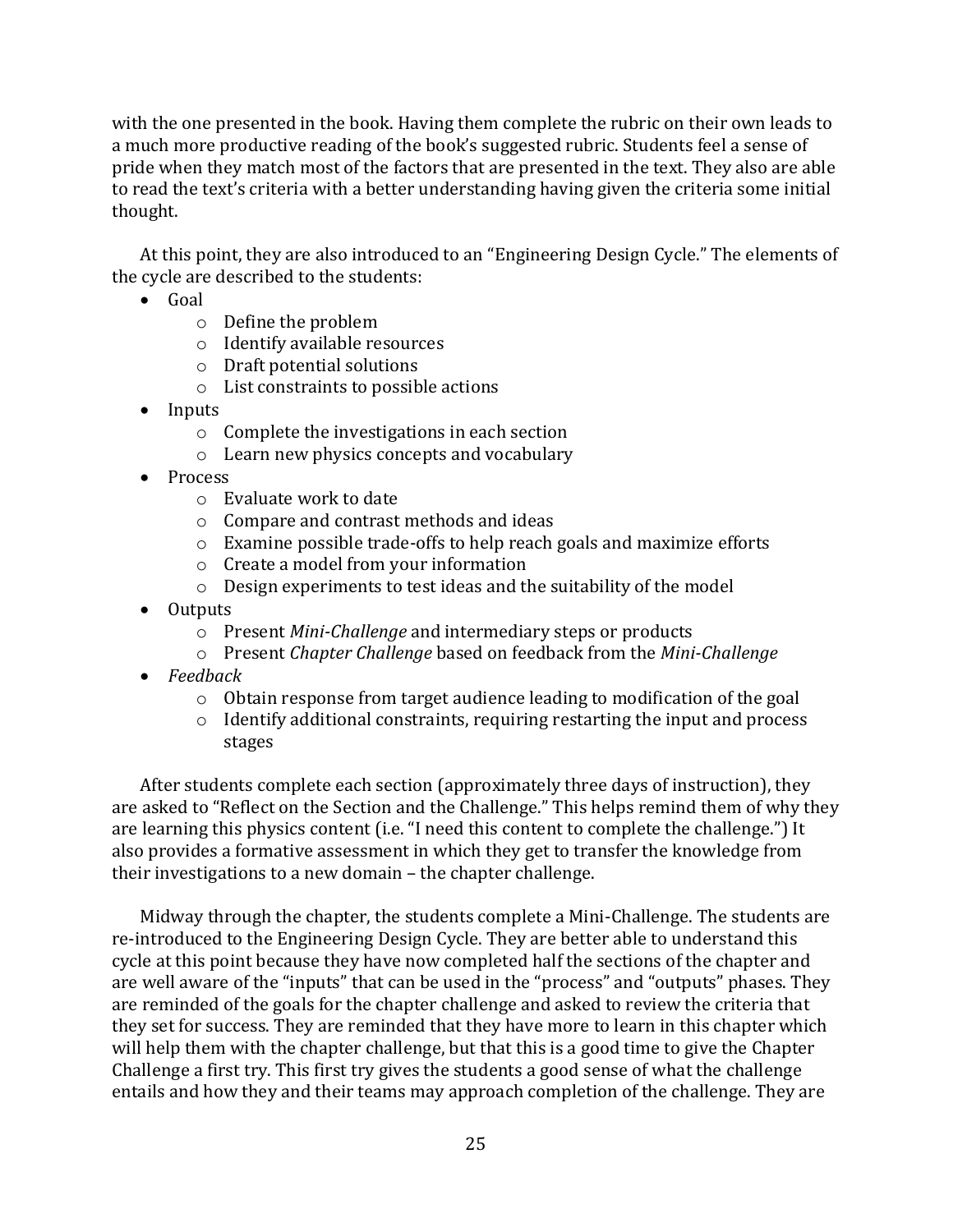then reminded of the sections (and physics concepts) that they have completed. They are also given specific instructions as to how to bridge the physics concepts to the completion of this mini-challenge. This is the process stage that they undertake for one class period. Each team presents their work to the entire class as the "outputs" phase of the minichallenge. Finally, the teams receive "feedback" from the other teams and the teacher. The "feedback" from the mini-challenge will become additional "input" for the final design in the Chapter Challenge.

The Mini-Challenge serves a number of distinct purposes. As mentioned, it gives the students a sense of what the challenge entails. The presentation of their Mini-Challenge makes students aware of what is working well and what should be altered in their approach. The presentations also allow teams to see what other teams are doing. This provides them with new ideas for their chapter challenge. It also provides peer pressure for some teams to ratchet up their effort to match the efforts of other teams.

After the Mini-Challenge, the students complete the remaining sections in the chapter. Once again, each section concludes with an opportunity for students to "reflect on the section and the challenge." Each section continues to broaden the knowledge that they can bring to the chapter challenge.

The chapter concludes with the final exposure to the Engineering Design Cycle. In a two-page spread, students are once again led through the cycle and given some hints and suggestions for how to navigate the "process" and "outputs" phase and reminded of the feedback that they will both give and receive.

The presentations of the chapter challenge have a number of distinct benefits. In preparing for the chapter challenge, students must transfer their knowledge of physics concepts to the task at hand. Research has shown that transfer is an important component of learning. Learning takes place during the transfer. The students must apply what they have learned to a new domain. It also serves as purposeful learning. A student may want to describe the path of a football and may only then realize that her knowledge about the physics of the motion is tenuous. Now is the opportunity for this student and the team to review that section with the specific goal of using this information in their chapter challenge.

The chapter challenge also provides motivation. It has been well documented that student motivation positively impacts learning. We may expect that students will display pride in knowing the equations for the conservation of momentum, but the real pride comes from each student team finding creative ways in which to communicate momentum conservation. In the execution of the chapter challenges, students have the opportunity to choose something that interests them. In the sports voice-overdub, student teams decide which sport will be theirs. Many teachers expand the definition of sport to any physical activity so that a student team can include ballet or break-dancing. One teacher suggested that a team of girls who were consumed by the fashion world may want to explain the physics of runway strutting. The point is that different teams have a choice of what interests them in their choice of how to complete the chapter challenge.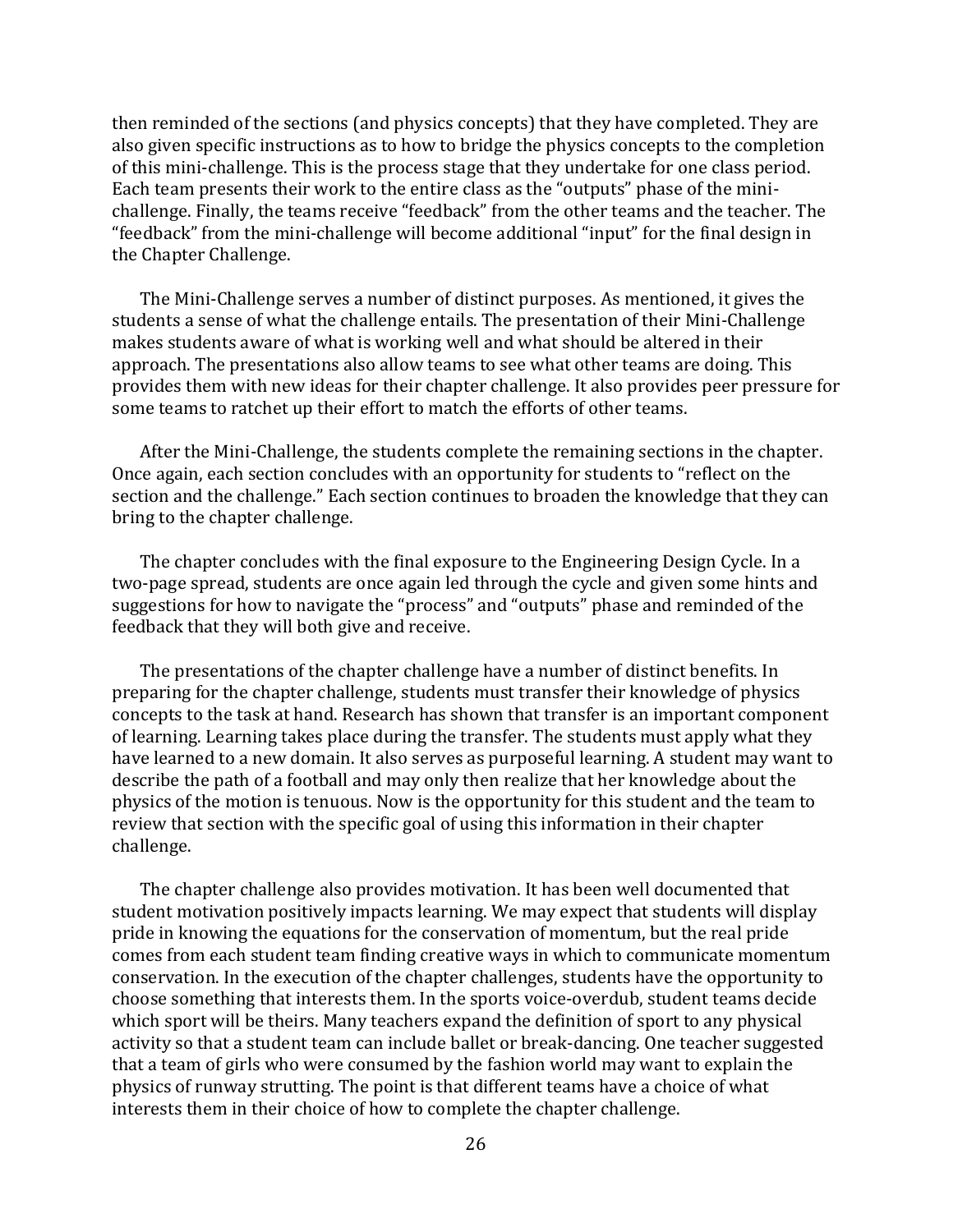The students also gain a level of "expertness." In a sports voice-over challenge, all students in the class will understand and be able to solve problems using Newton's 2nd Law. One student team will become "expert" at applications of Newton's 2nd Law to baseball while other teams will become "expert" at applications of Newton's 2<sup>nd</sup> Law to lacrosse, soccer, swimming or volleyball. Being an expert also contributes to engaging students intellectually.

The chapter challenges also provide an opportunity for students to promote their culture and their interests in the classroom. We live in a wonderfully diverse nation. In some schools and classrooms, students speak more than twenty languages. Teachers are often told that it will be beneficial to bring a student's culture into the classroom. How is this possible? When a new student comes into class from Nicaragua, is a science teacher supposed to read a book about Nicaragua and pretend to be an expert? In one challenge, students are required to create a light and sound show. This light and sound show will certainly reflect the interests and cultures of the students. One student group may use Latino music, while another may use rap, a third may use African folk tunes, and another may use hip-hop. The student groups are able to bring to the chapter challenge their interests and their cultures. We can then respect, celebrate, and honor those cultures.

Finally, the presentation of the chapter challenge provides a meaningful review of the physics concepts of that chapter. The review is not conducted by the teacher, but rather by each team during the presentation. Since each team chooses their own sport or creates their own museum display or presents their own light and sound show, the entire class learns about the physics concepts in several different contexts. Each team contributes a new context in which to view the physics concepts.

The criteria for choosing the chapter challenges include student interest, breadth of physics concepts, ability to grade, and opportunity for original, unique outputs. Ideas for chapter challenges that would engage high school students were generated by a group of physicists and physics educators that fell within certain large topic areas – sports, medicine, transportation, communications, energy and home. (Some of these coincide with broad technology fields.) Each chapter challenge had to be rich enough in physics concepts to require approximately one month of instruction. Displaying mastery of the physics content had to be a requirement for completion of the challenge. After we converged on the first challenge, we realized that we needed to find a way in which to grade the challenge. This led us to the idea of creating a grading rubric which then led us to the idea of having the students create the grading rubric. Since this work was done in 1993, grading rubrics had not yet emerged as an important consideration in school instruction.

In imagining what students may create for their design, we insisted that all teams would not have identical outputs. For example, in many physics courses the analysis of a roller coaster is the vehicle for introducing, explaining and then testing for an understanding of energy conservation. Designing a roller coaster was an obvious choice for a chapter challenge. In creating a chapter challenge regarding the design of a roller coaster, we were surprised that real roller coasters are not entertaining because of energy conservation but